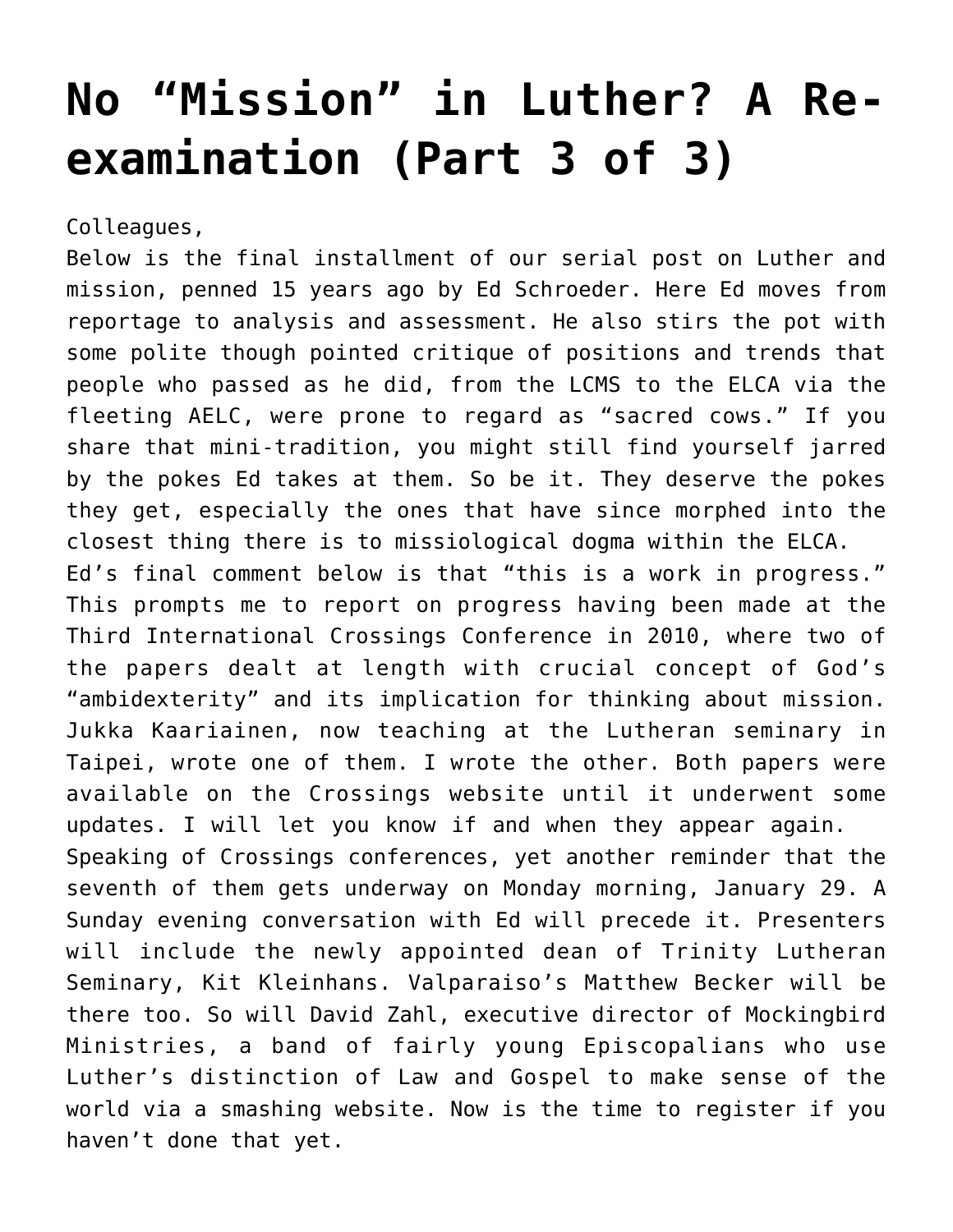Luther's Theology of Mission (continued) by Edward H. Schroeder

\_\_\_\_\_\_\_\_\_\_\_\_\_\_\_\_\_\_\_\_\_\_\_\_\_\_\_\_\_\_\_\_\_\_\_\_\_\_\_\_\_\_\_\_\_\_

III. Warneck Revisited in View of These Sermons

Some thoughts about Warneck's verdict on the Lutheran reformers:  $\Box$  "We miss not only missionary action, but even the idea of missions, in the sense in which we understand them today. And this…because fundamental theological views hindered them from giving their activity, and even their thoughts, a missionary direction."

The Markan text for Luther's Ascension Day sermons put a theological context on the "Go ye" imperative that Warneck doesn't notice, I think. Even though he cites those Ascension Day sermons frequently, in none of them does he find the "duty" for mission to the non-Christian world, "mission thinking in the sense in which we understand it today." That is, organized agencies generated by a mission mentality in people already Christian and factually bringing the Gospel to "unreached peoples."

**Thesis 1: "Mission" for Luther is probably different from "the sense in which we [Warneck] understand it today."** 

A. The Gospel itself is the active agent, the subject of the sentence, for the Gospel's ongoing rippling. Granted, people are the Gospel's agents, but the Gospel itself is the main actor, the stone sending out the ripples. The ascended Christ can also be designated the subject of the Gospel's ongoing rippling. His ascension does not remove him from the scene, but transposes his presence as the disciples knew him into new formats. Thus he can be equally close to everyone.

B. With this notion that Christ—and/or the Gospel itself—are in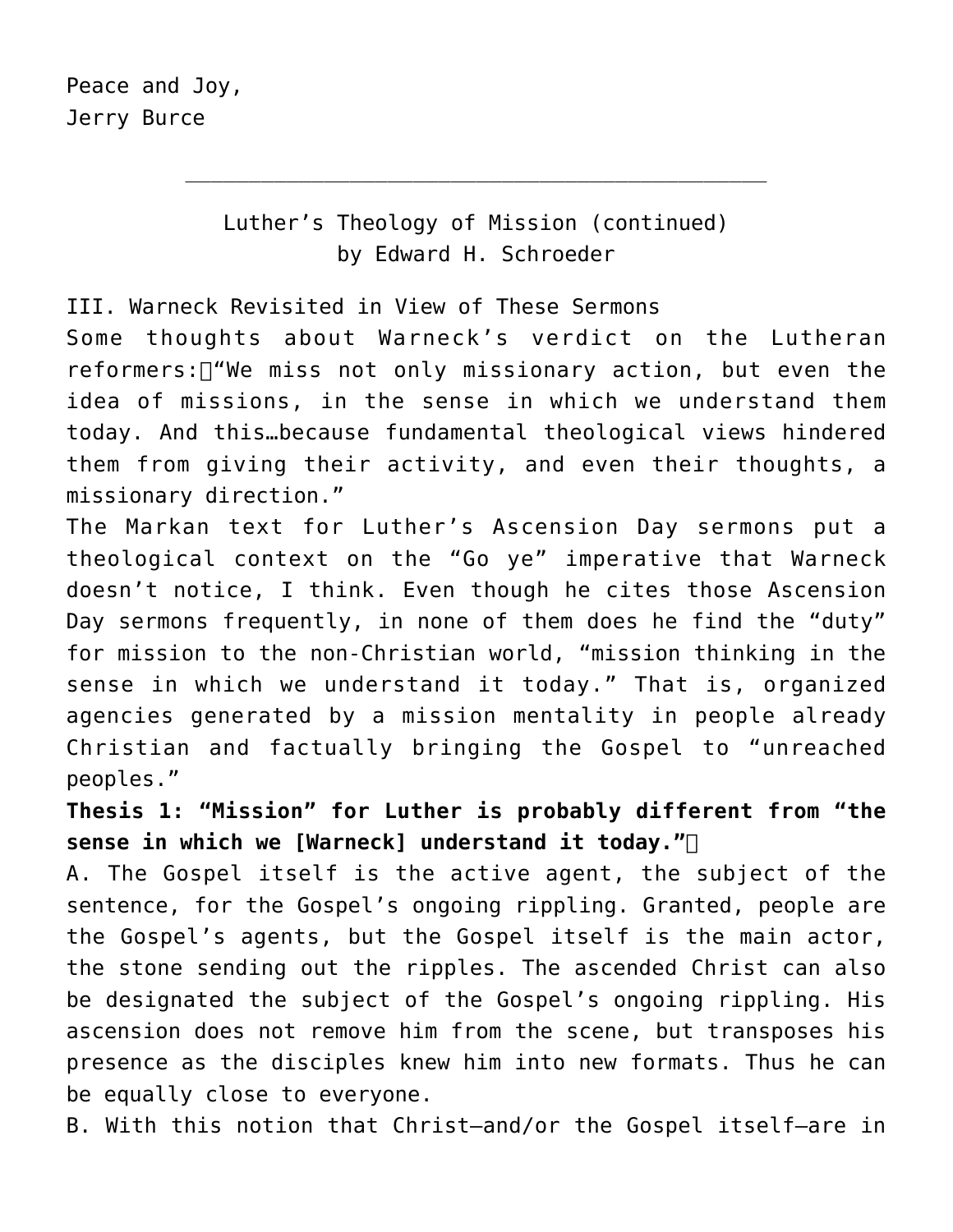charge of mission history, comes Luther's image of the "Platzregen," the moving thundershower. When people no longer respond in genuine faith to the shower of the Gospel upon their dry land, Christ and his Gospel move on to other venues. It does not require a mission society decision for the Platzregen to move elsewhere. The Platzregen creates its own agents. The Gospel majors in ad-hocery for mission strategy. The book of Acts abounds in such Platzregen episodes of unplanned mission work.

C. When the Gospel ripples, when the Platzregen shifts to a new turf where it hasn't been before, it does not encounter an "empty land." Though the land is "dry" as far as THE Gospel is concerned, other "gospels" are already there. Even more, thinks Luther, what you can expect to be at the center of these other gospels is "salvation by works of the law."

**Thesis 2: Even "Reached peoples" continue to be mission fields.** D. Nearly every one of the N.T. epistles (maybe the gospels too)—all within the first few generations of the church's history—speak of "other" gospels that were present inside the Christian communities (not just outside in the world—on Mars Hill). Luther saw 16th century Europe, where everyone was baptized, to be just like that. One of his comments above was his wondering if the Gospel had ever gotten to Germany through the vehicle of the mission of the Latin church.

E. What made16th-century Europe a mission field? Other gospels were reigning. "Salvation by works" was their common denominator, he thought. If we didn't know it before, we know it now: 21st-century USA is a vast mission field—also and especially within the Christian churches. The "gospel of America" has millions of worshippers in both church and state. And the core of that gospel is salvation by works of the law. Self-righteousness is claimed as real righteousness.

F. Is the continuing focus—despite disclaimers to the contrary—of American Christian mission energy and efforts to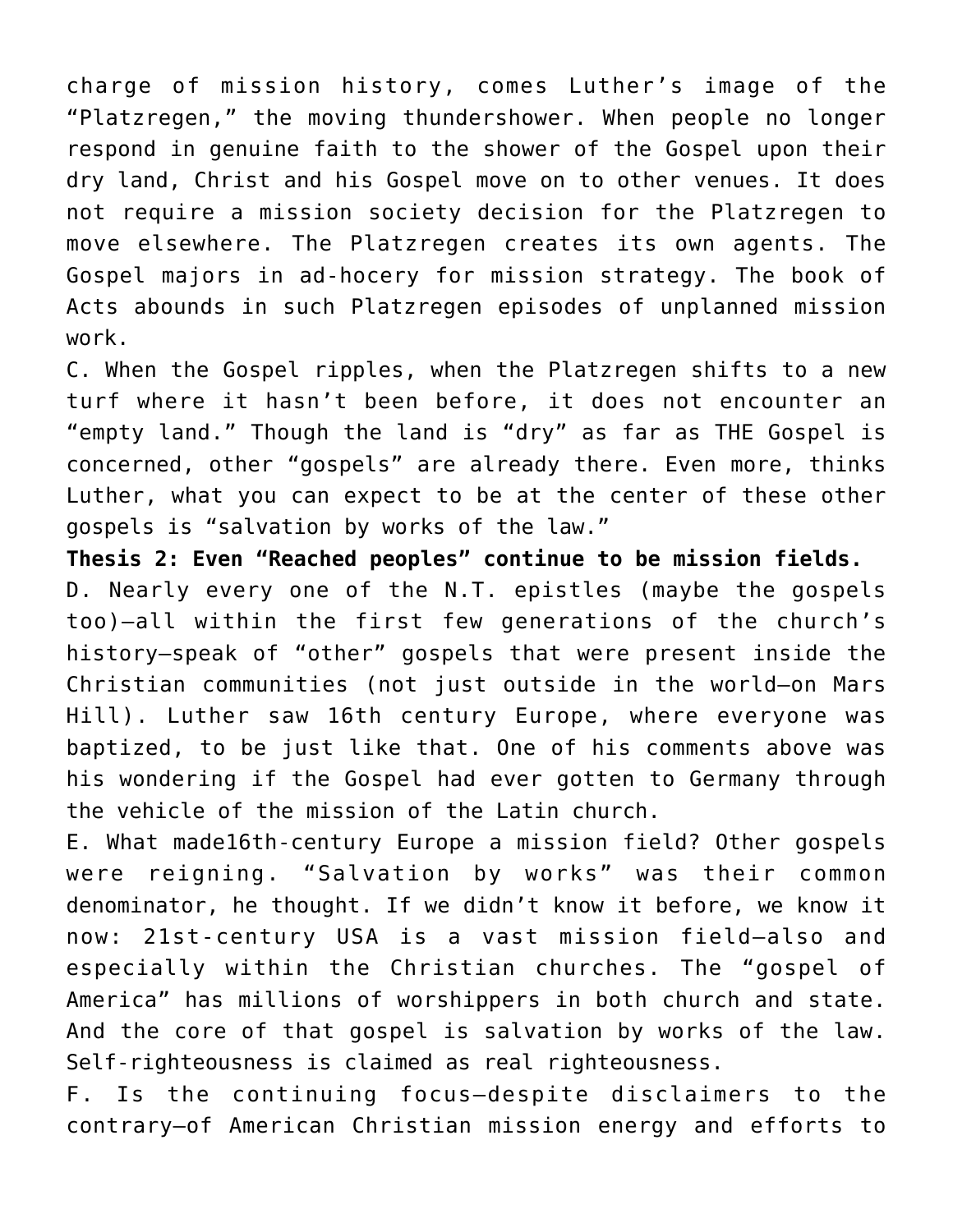"unreached peoples" elsewhere a tacit admission that we cannot reach the unreached people within our borders, often the very people who we ourselves are with our confused faith, our garbled gospels about God Bless America and the crucified/risen Messiah? Do Jesus' words: "Physician, heal thyself," apply here?

## **Thesis 3: Luther's Theology of the Kingdom of God and Mission Theology**

G. To Warneck's words: "the Reformer does not understand the progress of the Gospel through the whole world in the sense that Christianity would become everywhere the ruling religion, or that all men would be won to believe the Gospel." And again Warneck's words about Luther's "prejudicial bias in eschatology, [and his] defect in the doctrine of the Kingdom of God."

H. Putting these two citations together signals Warneck's theology of the Kingdom of God, namely, "that Christianity would become everywhere the ruling religion." Nowadays we'd call that a repeat of Constantinian Christendom, wouldn't we? I think Warneck is correct in saying that this contradicts Luther's notion of the Kingdom of God. Luther did not see God's kingdom becoming a "ruling religion" at all. That sounds more like Calvin's Geneva than Luther's Wittenberg. Luther's conviction about "God's two kingdoms" ruled out any notion of Faith-inthe-Gospel becoming a "ruling religion." For him that was an oxymoron. Much of his critique of the medieval church and state was directed against that very notion. But that raises the question: is Warneck or Luther closer to the original NT witness about the Kingdom of God itself?

Luther's own theology of the Kingdom of God is simply expressed when he treats the second petition of the Lord's Prayer in his two catechisms. The Kingdom of God is not a territory at all, and surely not one with a "ruling religion," but God's act of reclaiming sinners. "How does God's kingdom come?" he asks in the Small Catechism. Answer: "Whenever our heavenly Father gives us his Holy Spirit, so that through his grace we believe his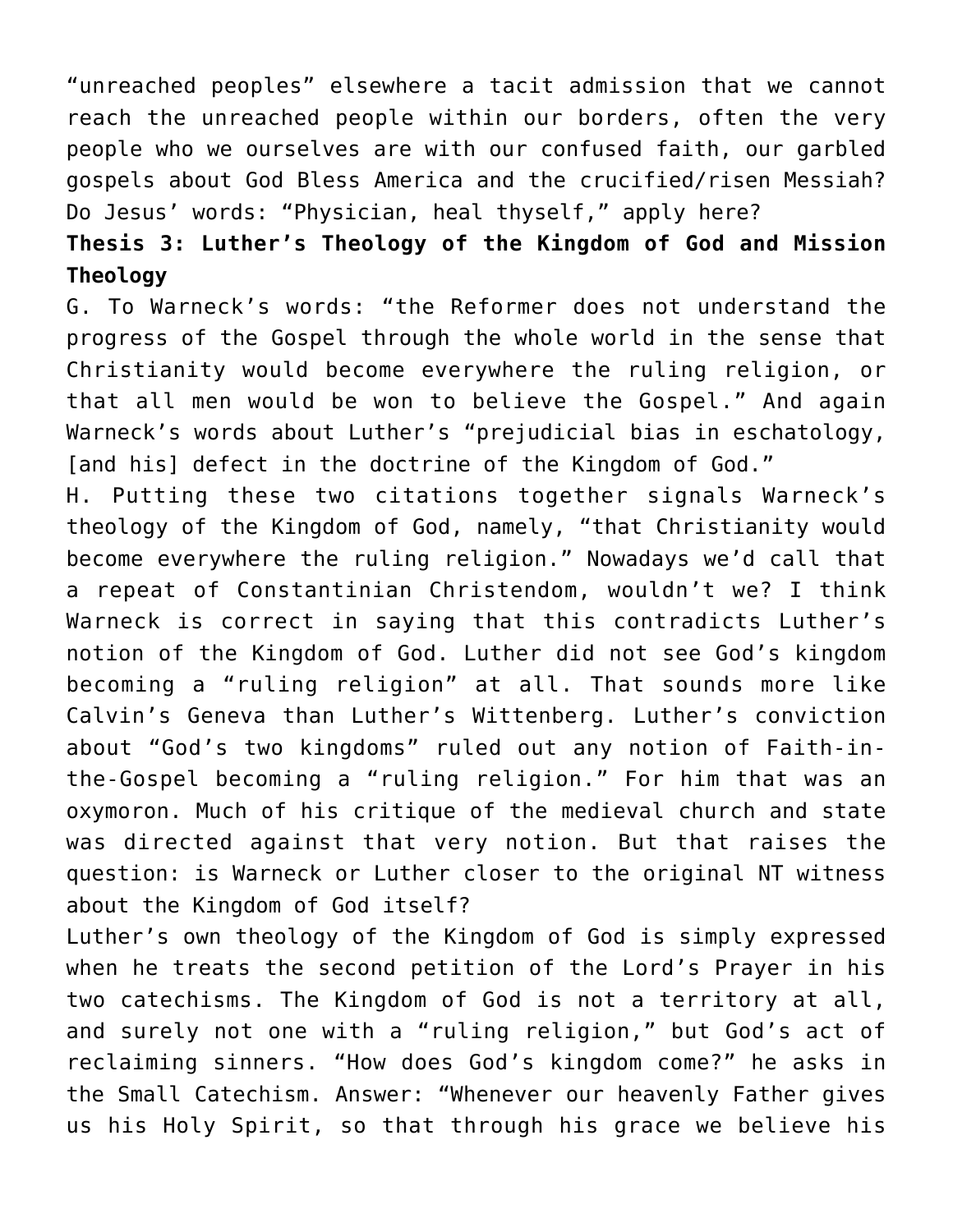Holy Word and live godly lives, both here in time and hereafter in eternity." In the Large Catechism he speaks the mission motive in this petition: We pray Thy kingdom come "both in order that we who have accepted it may remain faithful and grow daily in it and also in order that it may find approval and gain followers among other people and advance with power throughout the world. In this way many, led by the Holy Spirit, may come into the kingdom of grace and become partakers of redemption, so that we may all remain together eternally in this kingdom that has now begun." (Kolb-Wengert: The Book of Concord. 357 & 447)

## **IV. Conclusions**

1. Luther's value for mission today lies less in what he may have said about the Great Commission than in the groundbreaking two-stage hermeneutics he proposed and practiced. Stage One is the law/promise hermeneutics for reading the Bible, and then Stage Two is a left-hand/right-hand hermeneutics for reading the world.

2. The Bible is constantly being read and preached legalistically both at home and abroad. If it was official papist legalism then, it is in so many places populist legalism now. What makes that bad is not just that it is a mistake, but that the merits and benefits of Christ go to waste and consciences do not receive God's promising comfort from such teaching and preaching. Even if the receivers like what they hear, that is no sufficient test of its gospel-ness. So Christian missioners today wherever in the world they are, and from whatever sending community, constantly need to be running the "double dipstick" test on preaching and teaching, the same one Melanchthon commends in Apology IV. How might that be implemented? Not easily, for sure. Initially because there are tens of thousands of Christian denominations/groups around the world these days, and secondly, proposals for "reformationreexamination" do not automatically get welcomed. But something analogous to the Saxon Visitation of parish preaching in the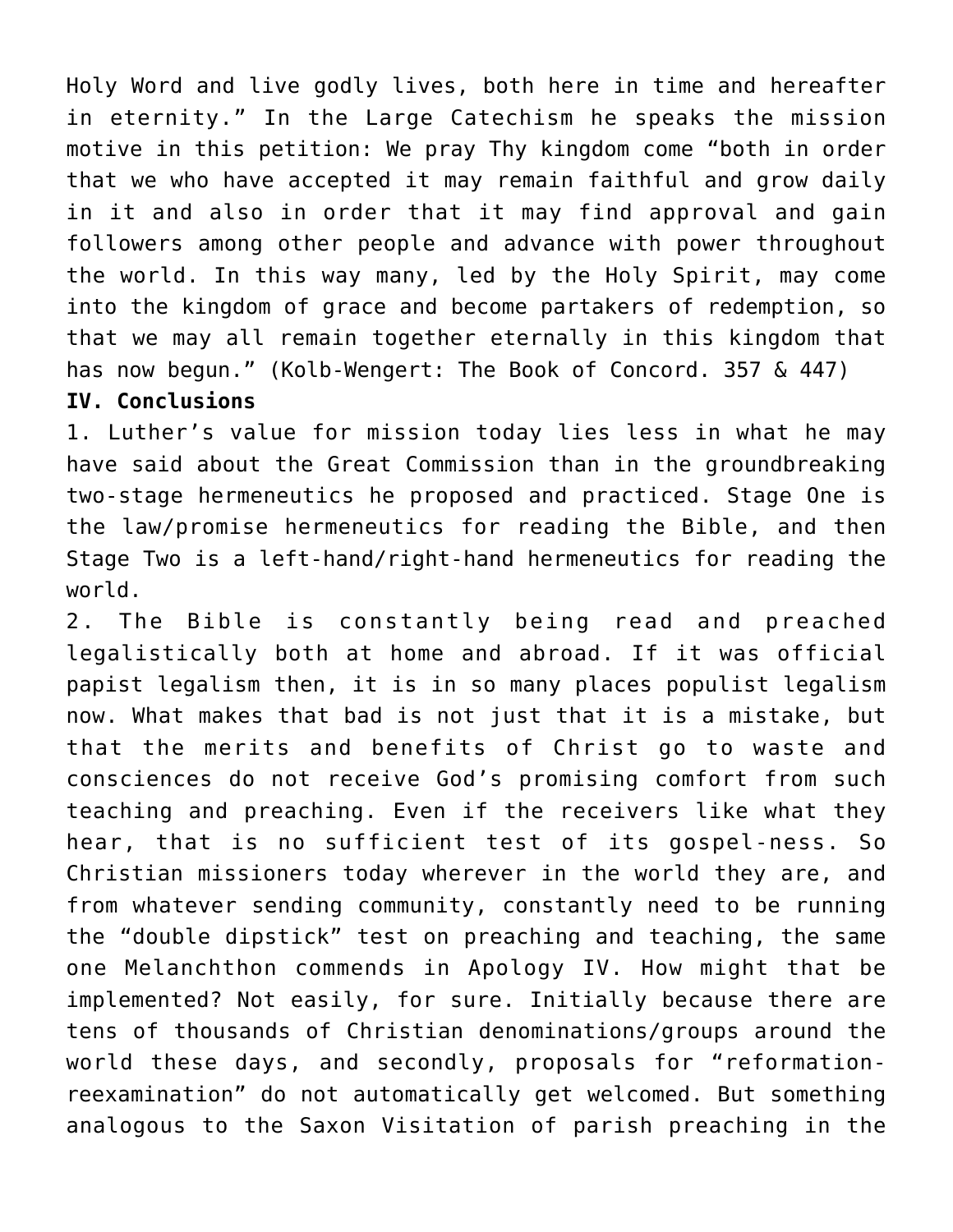late 1520s might be a model.

3. The hermeneutics of the ambidextrous God for reading the world is sorely needed all over the place.

a. The universalism gaining ground in Christian circles reads the world with a one-handed God on the scene. All encounters with God are grace-encounters. ["Sloppy Agape"] Even Barth (way back in the days when I was doing my dissertation) said: "That God reveals himself to us at all is already grace." God's law, his left-hand work in the world, none of which redeems sinners, is unknown territory.

b. Antinomianism in a variety of formats is prominent. Here I'm not thinking about the realm of ethics, but about the fundamental theology of God's own word and work in the world. That God could be both Gift-Giver Creator AND CRITIC is an oxymoron for many—despite this double action of God so patent in Genesis 1-3.

c. From this notion that God is by definition gracious, the merits and benefits of Christ lose their uniqueness. They are just one more instance of God's "standard operating procedures" known as sola gratia. Even if Christ had never happened, God's grace-operations would continue and that alone would suffice for the world's salvation. Paul's verdict on such theology: "Then Christ died for nothing."

d. Now to link this to missions today and just stay within our own ballpark:

i. The print materials coming from the ELCA's Division of Global Mission not only eschew this Lutheran hermeneutic, they are clearly critical of it. Global Mission 21 is a case in point.

ii. Then there are those dear guys like "our" Jim Mayer: "We do not do mission work to bring God to the poor and the oppressed, rather, through our mission efforts we find God among the poor and the oppressed and seek to walk alongside them in their journey toward liberation." Not clear in Jim's bon mot when he "finds God among the poor and oppressed" is which hand of God he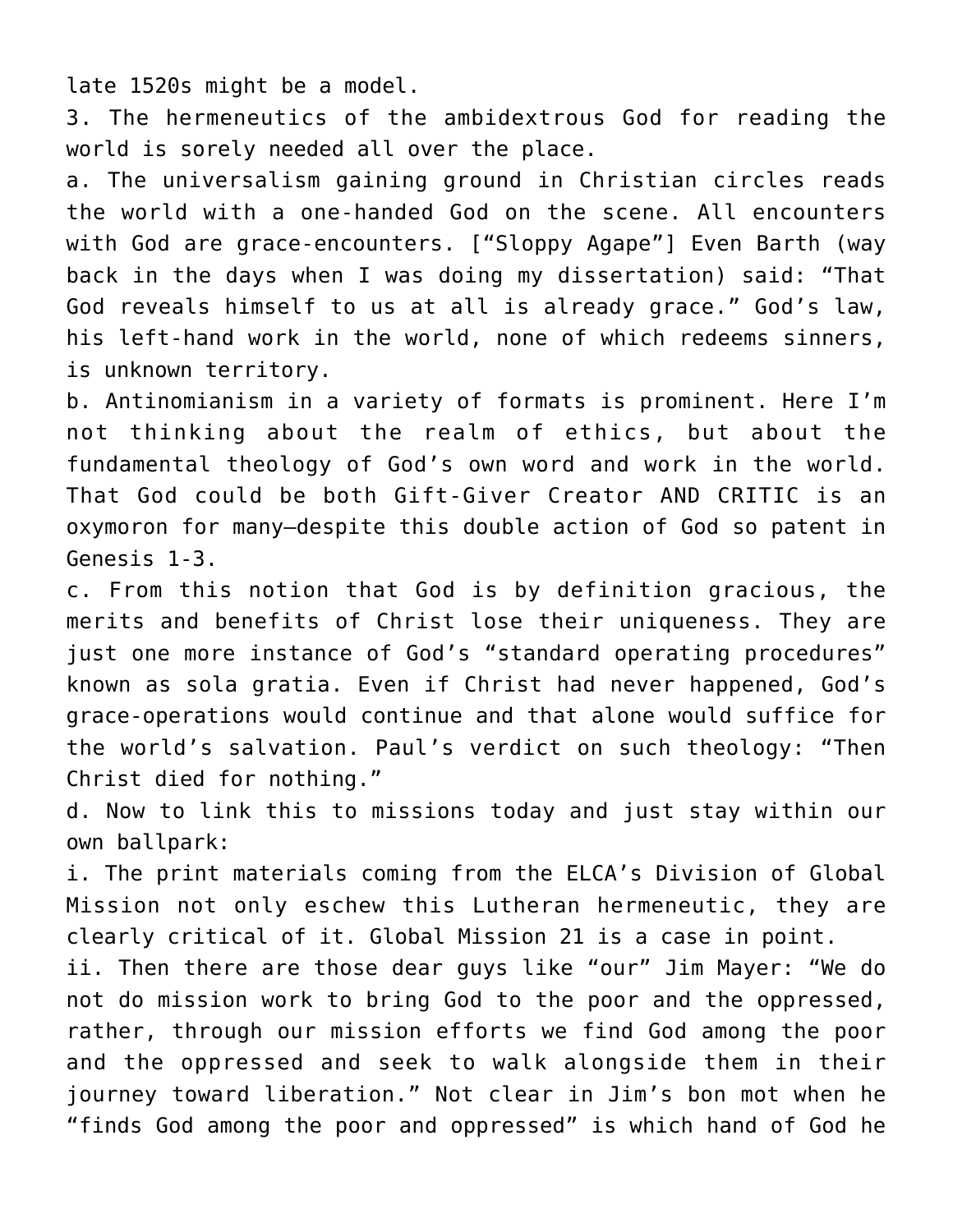found working among the poor. That's not an academic question. For its answer determines the mission agenda. If both hands were already operative (and not just the one that a Lutheran would anticipate), then the "walk alongside" is good mission strategy. If, however, God is there only with the left hand, then God's right-hand Reconciler is not yet there. Then Gospel needs to be inserted because it is not present. To use another phrase from Paul, "God is still counting their trespasses." To be clear on God already at work in any mission field (USA included) is a prerequisite to the Great Commission.

iii. The LCMS Mission Affirmations, groundbreaking as they were in the 1960s and hailed by many of us then, do not use either of the two stages of Luther's hermeneutics. See the item on "missio dei" below. That term was the new word put into LCMS mission conversation at that time. It has widespread acceptance today across the ecumenical spectrum—from Rome to the Mennonites—but it reads the Bible and the world with different lenses from the ones Luther proposed.

iv. Luther's hermeneutics addresses additional agendas in missiology today: I'll mention two.

Gospel and Culture: Luther would ask: What are you missiologists up to with your Gospel and Culture agenda? Granted, culture was not in Luther's dictionary; it's a modern discovery. But he does have a place to talk about culture, I suggest, with his theological category of God's "left hand." The corollary, of course, is God's "right hand," where the Kingdom of God resides. Luther would relegate culture, I'm sure, to God's left hand—even so-called "Christian cultures." Any "ruling religion" (Warneck's cherished phrase)—in any culture, I think, he would also locate in God's left hand. Whatever ruling the Gospel does, its venue for such ruling is human hearts, not human cultures. God's left hand "rules" in human cultaures. Thus theological analysis of culture follows rubrics written by God's left hand.

Missio Dei, i.e. "the mission of God": Luther would ask us to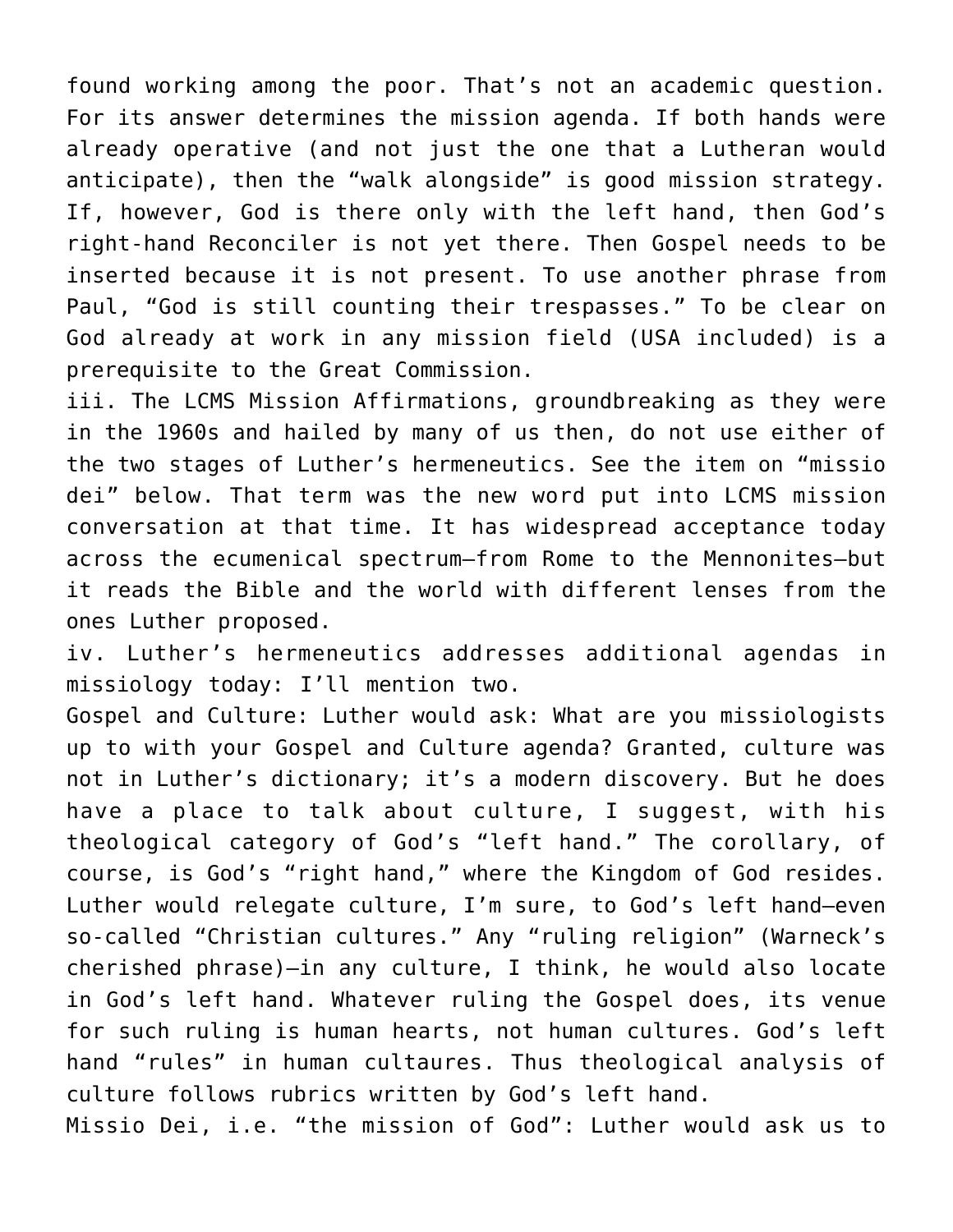get more clarity on this big code word. The ambidextrous God proclaimed in the scriptures, he learned, has two missions going in the world—law and promise. Both of them have divine authorization, but they can't be blended into one missio Dei—except at the one place where God did indeed work simultaneously with both hands. That is the day Christians commemorate and call Good Friday. Grisly though it was, it was eminently good for us. "God was in Christ reconciling the world to himself, not counting our trespasses against us, but making him, the Christ, to be sin for us so that we might become the righteousness of God in him."

## **Moving Toward Closure**

I haven't read enough yet in mission history to know if or where Luther's two-stage hermeneutic ever got serious attention among the people doing mission. So far I've found none, but I've barely scratched the surface of the literature—especially in Yale's vast resources.

Two of my colleagues, Bob Schultz and Bob Bertram, have worked this turf in the past. Back in 1971 Bob Bertram did two essays for Bill Danker's mission workshops, and—no surprise—Bob used Lutheran hermeneutics for those essays. "Doing Theology in Relation to Mission" centers on the Biblical hermeneutical point. "A Theologian's Perspective on Economic Activities in the Christian World Mission" works from Luther's hermeneutics of the world. They are now available on the Crossings web site under "Works of Bob Bertram."

Bob Schultz has called attention to the differing formats in which God's left hand works in different societies. Even though it is all "law," the paradigms, the perceptions, can vary, especially when it comes to God's criticism. Careful attention to God's format for critique is necessary for finding fitting language for the Good News. If the bad-news experience is shame, then the Good News of Christ is acceptance. If guilt, then forgiveness. If possession, then redemption [literally